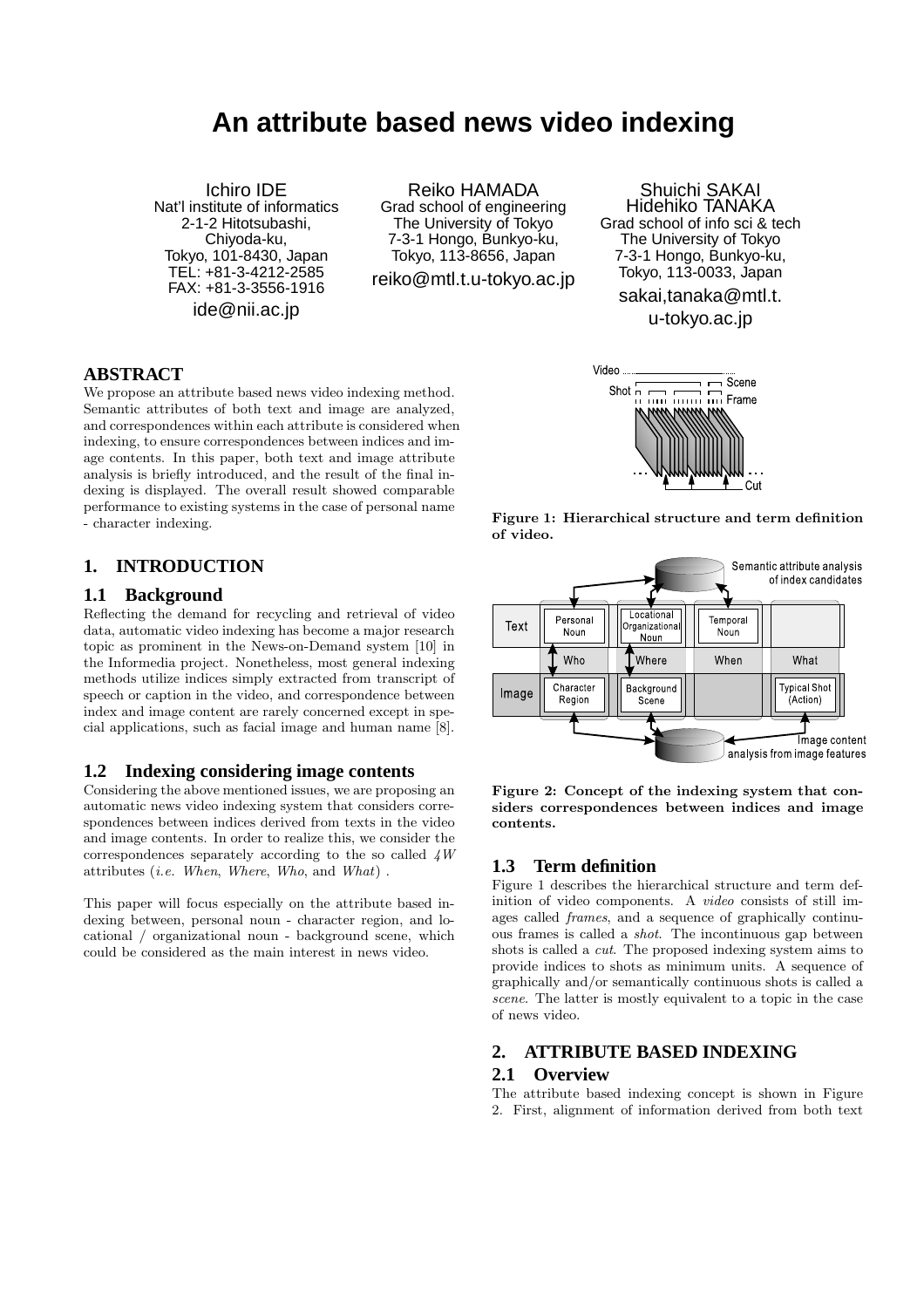

**Figure 3: Text attribute analysis referring to suffix.**

and image in the video are analyzed in four, so called *4W* attributes. Such restrictions may seem quite limited for general applications, but could be considered appropriate when expecting queries to news video. Next, correspondence in each alignment, especially between personal noun - character region, and locational / organizational noun - background scene, is checked to ensure correct indexing. Thus, indexing considering correspondence between textual index and image content will be realized.

In the next two sections, attribute analysis of text and image will be briefly introduced.

## **2.2 Text attribute analysis**

(Open) captions are used as the source of textual indexing, among various textual data accompanying a video. Caption was chosen as an indexing source, since they indicate important information briefly, especially what is actually in the image. According to our statistics, 43% of the captions that appeared in news videos had the above mentioned three attributes, which appeared approximately 3 times per minute.

As shown in Figure 2, semantic attribute analysis of keyword candidates derived from captions is required. the task is mostly identical to classification of noun phrase into four

**Table 1: Result of caption analysis.**

| Attribute                   | Precision | Recall  |
|-----------------------------|-----------|---------|
| Personal                    | 72.47\%   | 82.13\% |
| Locational / Organizational | 54.76\%   | 88.38%  |
| Temporal                    | 41.93%    | 93.50%  |

classes; namely, (1)personal, (2)locational / organizational, (3)temporal, and others. This task is similar to the named entity task as defined in [9]. Nonetheless, although most solutions for [9] refers to contexts derived from surrounding sentences, it is almost impossible to achieve such information in the case of captions, since they tend to appear as individual noun phrases.

We have developed a suffix based semantic attribute analysis method especially customized for news video captions [2], taking advantage of Japanese noun phrases, that the suffix tends to determine the semantic attribute of the phrase. Noun (suffix) dictionaries necessary for the analysis was created automatically from a large news paper text corpus under certain conditions, and later expanded by a thesaurus. An example of the analysis is shown in Figure 3; the attributes of three different noun phrases (captions) are determined according to suffixes, 'town', 'prime minister', and 'year'. The determination is done by referring to the noun (suffix) dictionaries.

The result of the analysis applied to 2,549 captions that appeared in 370 minutes of Japanese news video, is shown in Table 1. The result showed high recall and low precision. Nonetheless, low precision could be accepted, since inappropriate captions could be eliminated later when checking the correspondences with the image. Note that captions were written down manually for the experiment, but OCR technologies specialized for caption recognition such as [5] may be used in case of automation.

## **2.3 Image attribute analysis**

As news programs focus on providing mostly important information on human activities, there is a good chance that a considerably large (human) character appears in the image. This characteristic provokes the importance to take special consideration in character existence when analyzing news video.

There are image content analysis methods based on typical shot classification that refer to existence, location, and size of characters in news video [4, 6]. We do use this sort of analysis in the proposed indexing system when identifying the action (*What*), but in order to analyze the character (*Who*) and the scene (*Where*), it is necessary to segment and separately analyze character and background regions.

As shown in Figure 4, we proposed an image attribute analysis method that segment and separately analyze character and background regions, when there is a facial region of certain size and direction [3]. First, background and character region is segmented, and image features of each region are extracted. Next, content analysis is performed referring to pre-constructed knowledge base on image feature and content relations.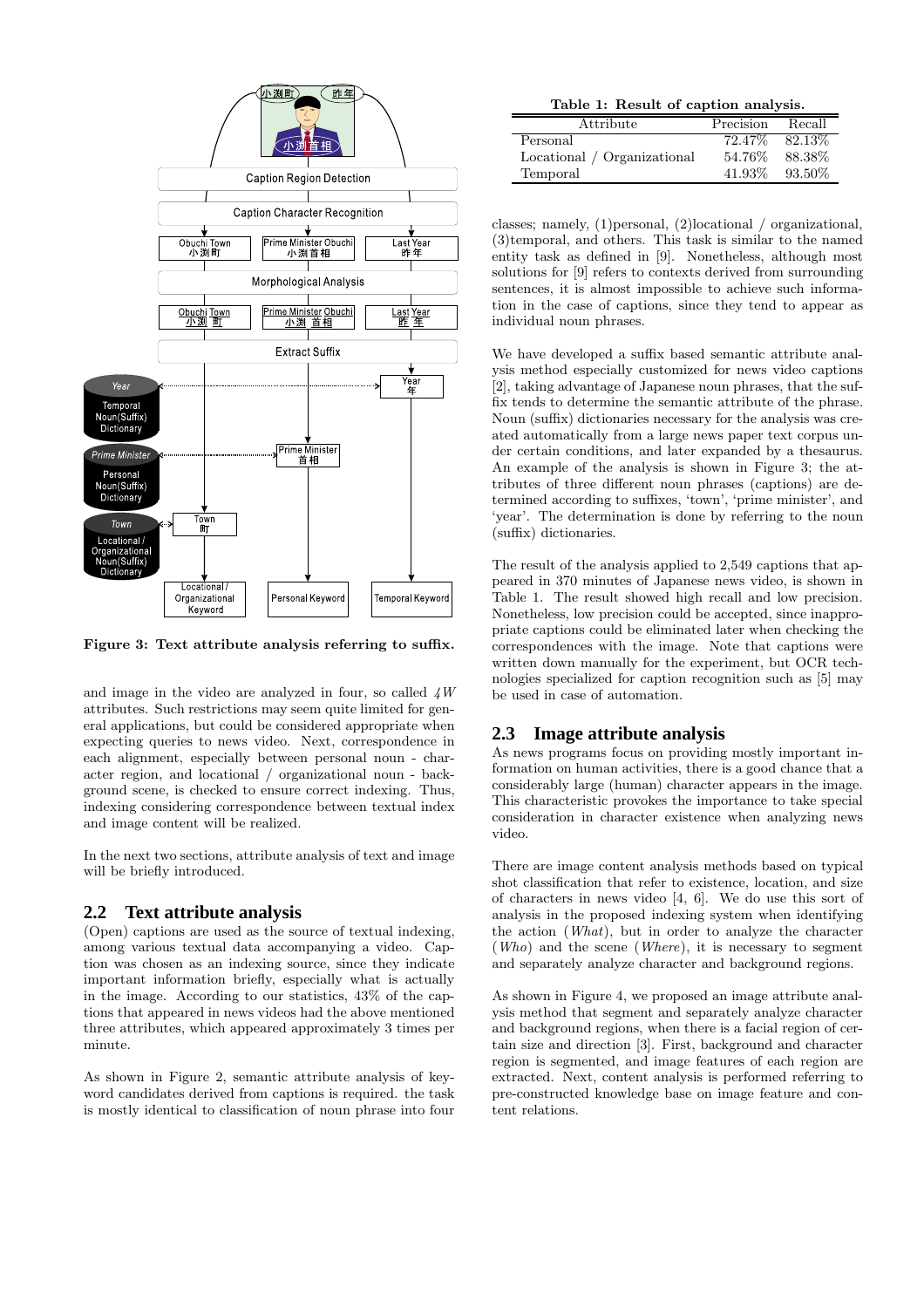

**Figure 4: Image contents analysis by character region segmentation.**



**Figure 5: Overall scene identification rate.**

Among the individual analyses, *Who* is related to various works done in the face recognition field, and moreover there is an automatic news video indexing method that relates facial images and personal names derived from texts in the video [8]. As for *What*, there are rough analysis methods as previously mentioned [4, 6].

The result of a scene (*Where*) identification experiment applied to 817 shots, is shown in Figure 5. Face detection and character region segmentation was mostly done manually, and color correlogram [1] was used as an image feature. The graph shows the overall result of a supervised classification to five scene classes that frequently appear in domestic news topics; namely, (1)cabinet meeting, (2)parliament, (3)press conference, (4)court, and (5)studio. The identification rate shows the percentage of correctly identified scenes, in the sense that majority of top *n* scenes were correctly identified. The scene identification showed better performance when character region segmentation was done, compared to non-segmented identification.

Since the performance of individual shot classes was roughly proportional to the logarithm of the size of the training data

set size (number of shots used for training), the performance should improve if the training data set were to be enlarged exponentially. Generally, such enlarged training should be laborious. However, shot classes as those used in the experiment could be easily gathered during a relatively short time period of broadcast news video, since they appear very frequently.

Although character region segmentation was done manually in the experiment, it could be performed automatically under certain conditions; good lighting condition and frontal portrait. We experimentally applied an automatic face detection method based on neural network training [7] for face detection, and a template relative to the detected facial region in order to extract the character region. As a result, not all characters were extracted correctly, but 100% of anchor persons in a studio that satisfies the conditions mentioned above, were correctly detected and extracted.

Details on the image attribute analysis, especially on background region (*Where*) analysis is described in [3].

#### **3. INDEXING**

Following the text and the image analyses, indexing was performed integrating the results. The correspondence between (1)personal noun - character region (*Who*), and (2)locational / organizational noun - background scene (*Where*) was considered when indexing, as shown in Figure 2.

The same 817 shots derived from Japanese news videos used in **2.3** were used in the following experiments, and the evaluation was done manually based on human marking.

#### **3.1 Personal noun - character region indexing**

194 shots out of the 817 shots, with considerably large human figures were used for this experiment. The indexing was done following the following procedure:

- 1. Detect topic boundaries referring to typical anchor shots with title captions.
- 2. Find inside the same topic, graphically similar shots (similarity over 90%) to the shot to be indexed.
- 3. Select among captions in the similar shots, those that have a personal noun attribute.
- 4. Sort and list the selected captions according to the graphical similarity. The higher ones will be the indices to the shot to be indexed, and the similarity is referred as the appropriateness.

## **3.2 Locational / organizational noun - background scene indexing**

130 shots out of the 817 shots, which were easy to determine the location of the scene manually, were used for this experiment.

The indexing was done following the following procedure:

1. Detect topic boundaries referring to typical anchor shots with title captions.